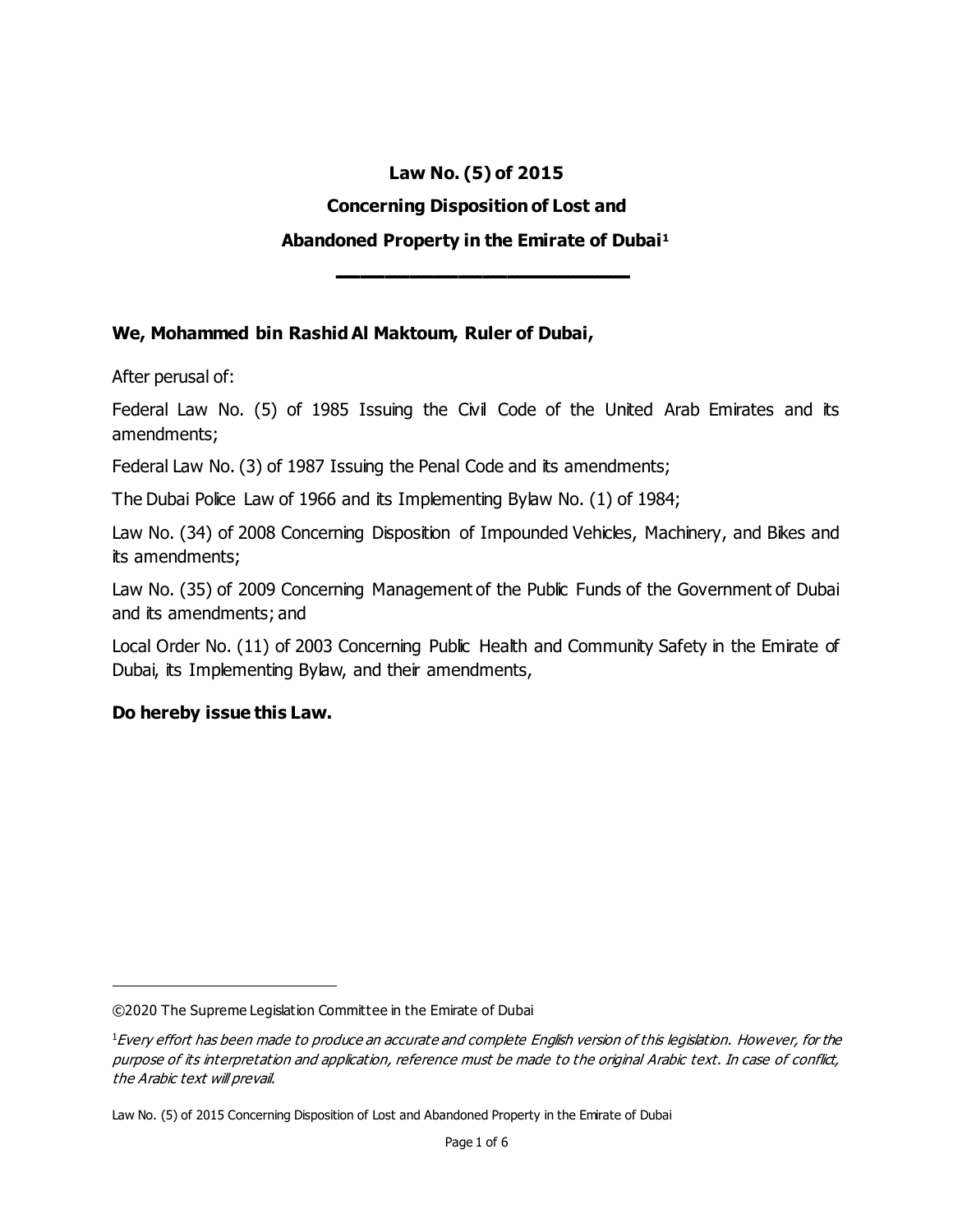## **Title of the Law Article (1)**

This Law will be cited as "Law No. (5) of 2015 Concerning Disposition of Lost and Abandoned Property in the Emirate of Dubai".

# **Definitions Article (2)**

The following words and expressions, wherever mentioned in this Law, will have the meaning indicated opposite each of them unless the context implies otherwise:

Emirate: The Emirate of Dubai. DP: The Dubai Police. Commander-in-Chief: The commander-in-chief of the DP. Lost Property: Money and movables which may be legally possessed; are of inherent value, or of value for their Owner; are lost by their Owner without deliberate intention; and are found within the Emirate. This does not include stray animals. Owner: The legal owner or legal possessor of the Lost Property at the time of losing it. Finder: A person who finds Lost Property. This does not include any public servant assigned the task of searching for lost property as part of his employment duties. Abandoned Property: Money and movables which may be legally possessed, are of inherent value; and are intentionally left behind by their owner or legal possessor. This does not include stray animals.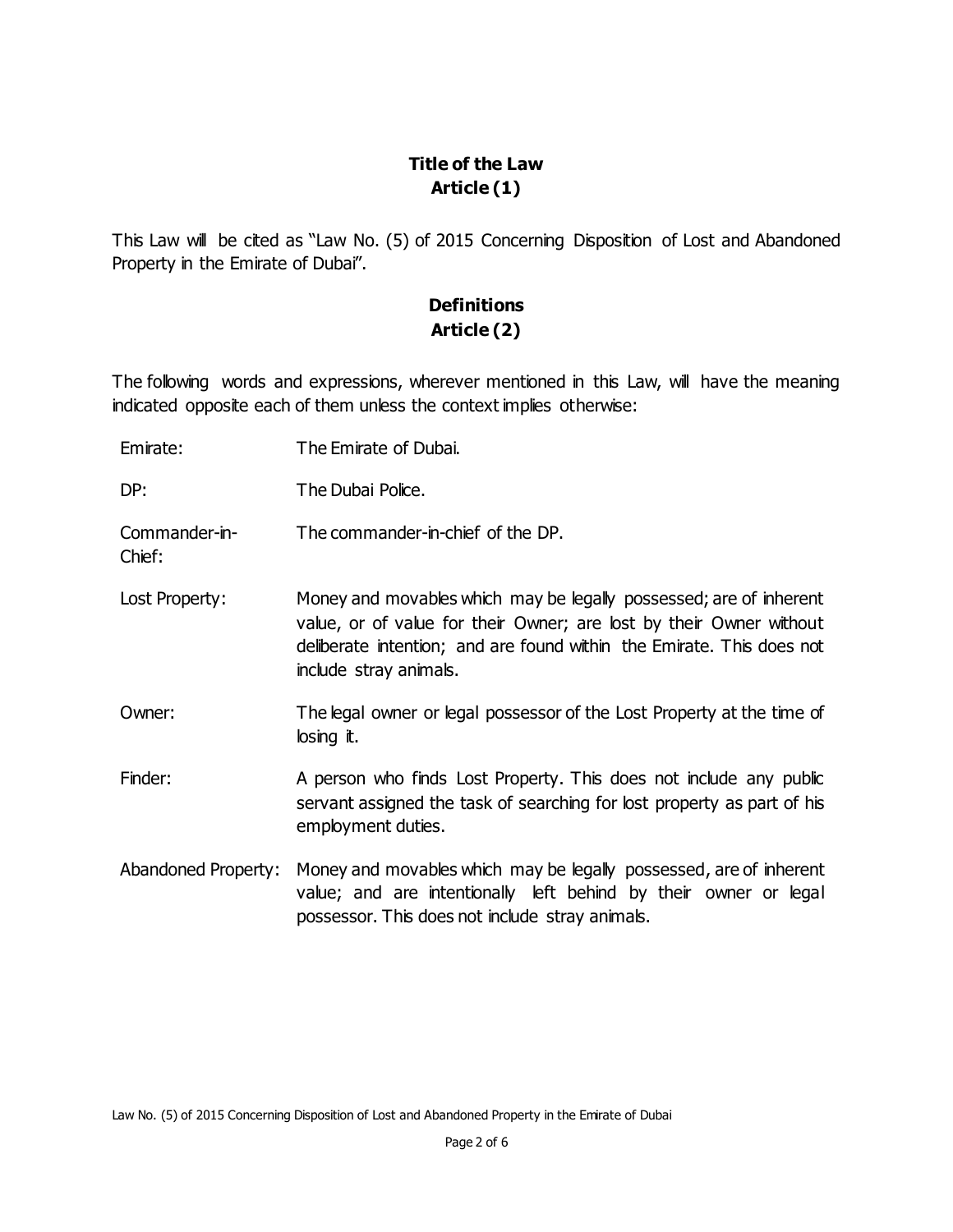## **Handing in Lost Property Article (3)**

- a. Subject to criminal liability, a Finder must hand in the Lost Property to the DP within a maximum period of forty-eight (48) hours from the time of finding it, and must not dispose of it or possess it with the intention of acquiring ownership.
- b. The Lost Property will be received by the DP pursuant to a receiving report which contains the full description, and the condition, of the Lost Property; the details of the Finder; and any other information specified by the DP.

# **Functions of the DP Article (4)**

For the purposes of this Law, the DP will have the duties and powers to:

- 1. receive reports concerning the loss of property and movables within the Emirate;
- 2. receive Lost Property and Abandoned Property and safekeep them in a suitable place;
- 3. maintain special records of the details and description of Lost Property and Abandoned Property; the date and time of finding or receiving them; the place where they are found or abandoned; the details of Finders; and any other information specified by the DP;
- 4. announce that Lost Property is in the DP's custody in the manner it deems appropriate;
- 5. estimate the cost of safekeeping, and making announcements on, Lost Property;
- 6. dispose of Lost Property and Abandoned Property in accordance with the provisions of this Law and the resolutions issued in pursuance hereof; and
- 7. perform any other duties required for the implementation of the provisions of this Law.

### **Disposition of Lost Property Article (5)**

a. The DP will retain Lost Property for a period of not less than one (1) year from the date of finding it. Where this period lapses without identifying its Owner and without the Finder claiming it in accordance with the provisions of this Law, the DP may sell the Lost Property in accordance with the rules and procedures it adopts in this respect. The price of sale must be deposited in trust with the public treasury of the Government of Dubai.

Law No. (5) of 2015 Concerning Disposition of Lost and Abandoned Property in the Emirate of Dubai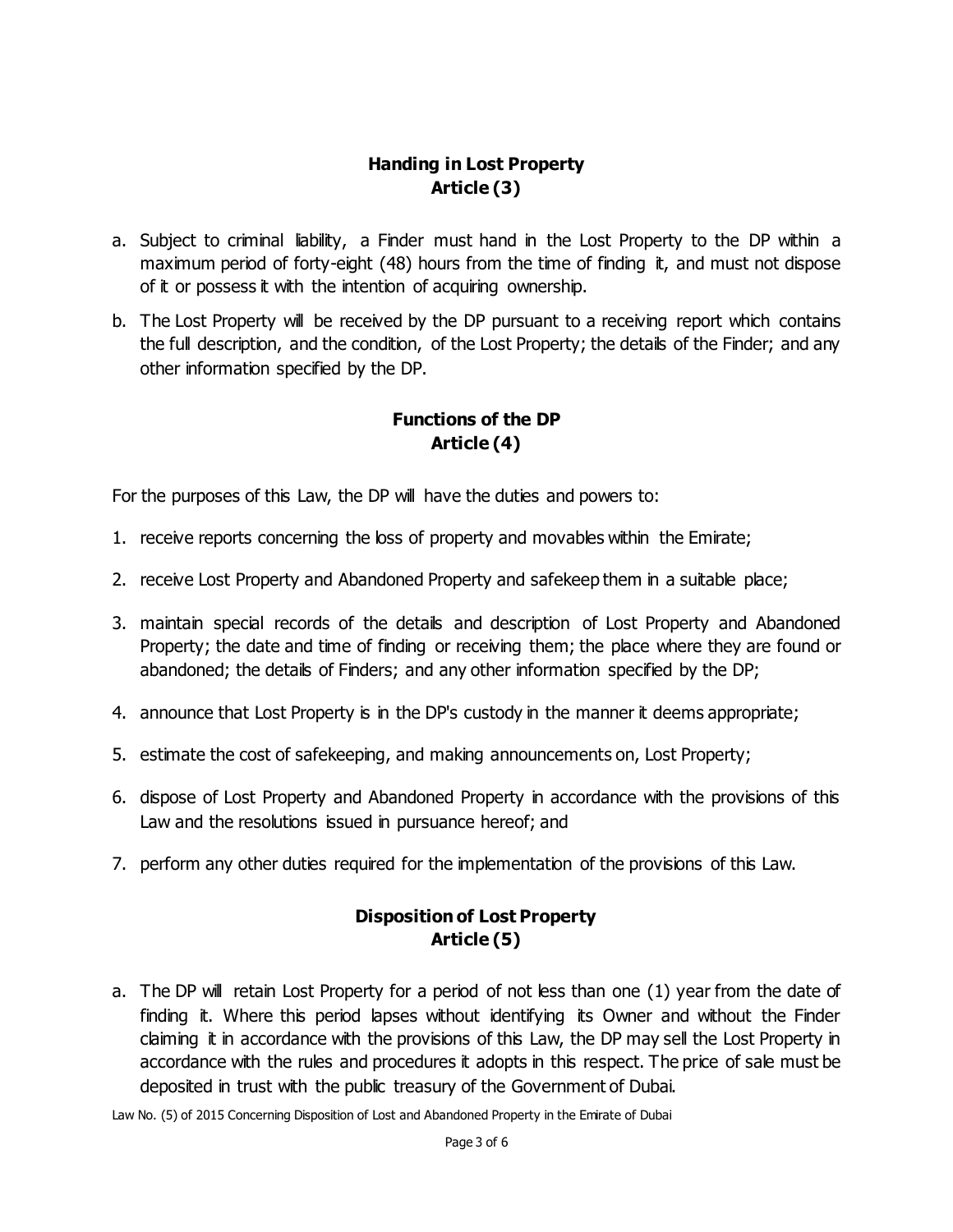- b. The price of sale of Lost Property will be paid to the Public Treasury of the Government of Dubai if its Owner does not claim that price within (15) fifteen years from the date of sale.
- c. Notwithstanding the period stated in paragraph (a) of this Article, the DP may, at any time, sell Lost Property and deposit its price in trust with the Public Treasury of the Government of Dubai if:
	- 1. it is perishable, or prone to damage or impairment;
	- 2. the cost of safekeeping the Lost Property exceeds its value; or
	- 3. it is of insignificant value.
- d. Where the period stated in paragraph (a) of this Article lapses without identifying the Owner of Lost Property that contains private photographs or information, the DP must handle it in the manner it deems appropriate, or else the Lost Property must be destroyed.
- e. Where Lost Property cannot be sold due to its nature or insignificant value, the DP may dispose of it in the manner it deems appropriate, including by way of donation of the same to charities, museums, public libraries, and other entities.

# **Reclaiming Lost Property Article (6)**

- a. An Owner has the right to reclaim his Lost Property before it is disposed of by the DP.
- b. An Owner may claim the sale price of his Lost Property within the period mentioned in paragraph (b) of Article (5) of this Law where it has been sold by the DP.
- c. Where the Lost Property is disposed of without consideration in accordance with paragraph (e) of Article (5) of this Law, its Owner will have the right to trace it into the hands of third parties.
- d. Where more than one person claims the ownership of Lost Property, it will be delivered, or its price be paid, to the person in whose favour the competent court delivers a final judgement to this effect.
- e. In the absence of a legitimate excuse, no claim for Lost Property or its price may be heard after the lapse of (15) fifteen years from the date of finding it.
- f. The Lost Property or its price will be delivered to the Owner after payment of the cost of safekeeping and announcing it, and the DP's estimation of this cost will be deemed final.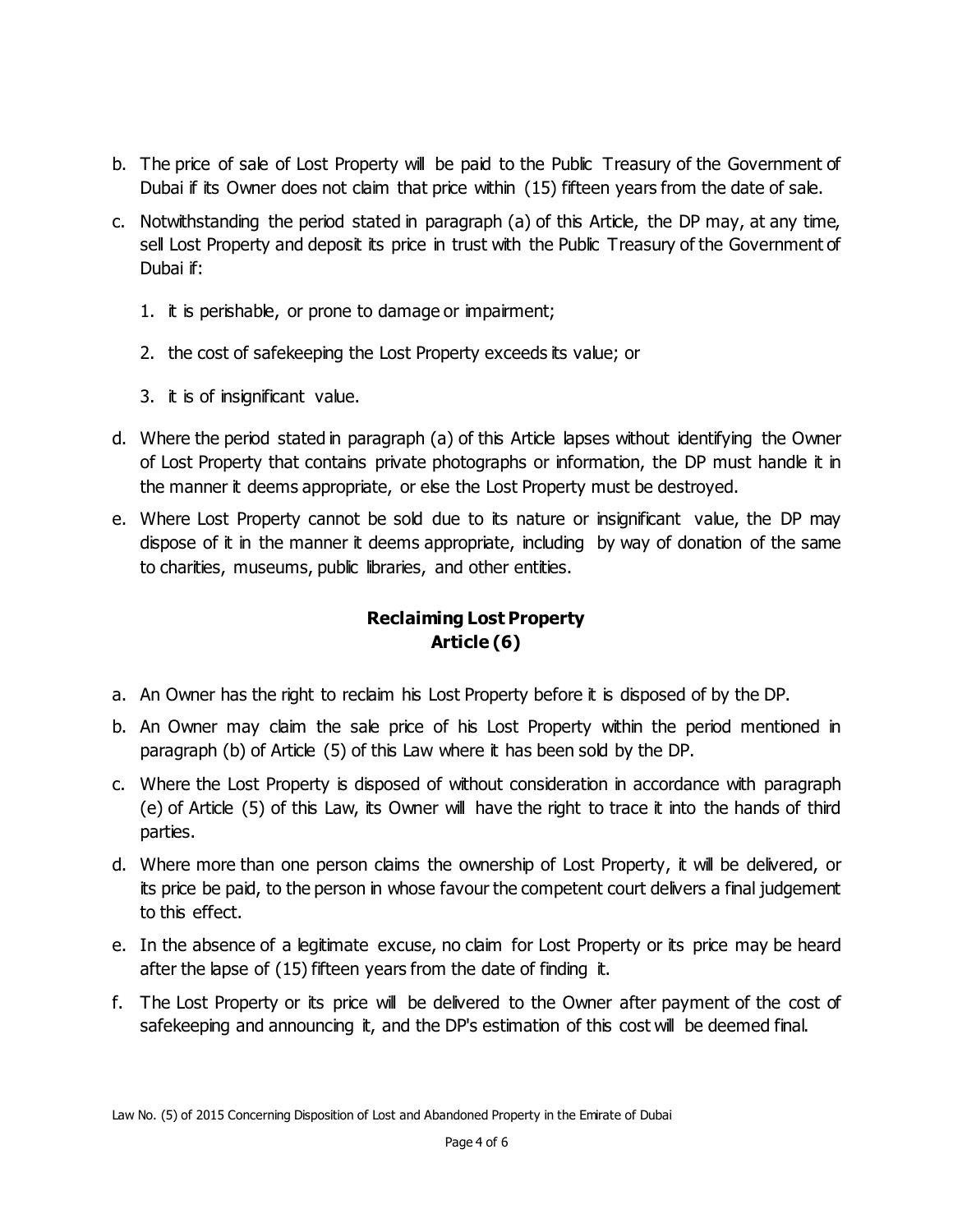## **Rights and Obligations of Finders Article (7)**

- a. Subject to the rules and conditions prescribed by the relevant resolution of the Commanderin-Chief, a Finder may be granted any of the following:
	- 1. a certificate of appreciation from the DP in recognition of his honesty; or
	- 2. a financial reward amounting to (10%) of the value of the Lost Property, but not exceeding fifty thousand dirhams (AED 50,000). This reward will be deducted from the value of the Lost Property regardless of whether its Owner claims it or not.
- b. A Finder may claim to retain the Lost Property one (1) year after the date of finding it if the Lost Property Owner is not found, in accordance with the relevant rules and guarantees prescribed by the Commander-in-Chief.
- c. A Finder must maintain the Lost Property delivered to him by the DP and return it to its Owner when requested.

## **Abandoned Property and Items Article (8)**

- a. The DP will dispose of the property and items listed below, in accordance with the provisions of this Law, without the need to announce them or wait for the period referred to in paragraph (a) of Article (5) of this Law to lapse:
	- 1. property and items which are prohibited from being carried or shipped on board aircraft, trains, ships, and other means of public transport; and which are abandoned by their owners at airports, stations, ports, and border crossing points;
	- 2. property and items which are abandoned by inmates of punitive and correctional institutions and which remain unclaimed by these persons for sixty (60) days after the date of their release;
	- 3. property and items which are abandoned by their owners in public places and at government entities and which remain unclaimed for sixty (60) days after they are abandoned; and
	- 4. impounded or seized property and items in respect of which a release or cancellation of seizure decision is issued by the competent entity, and which remain unclaimed by their owners for sixty (60) days after the date of that decision.